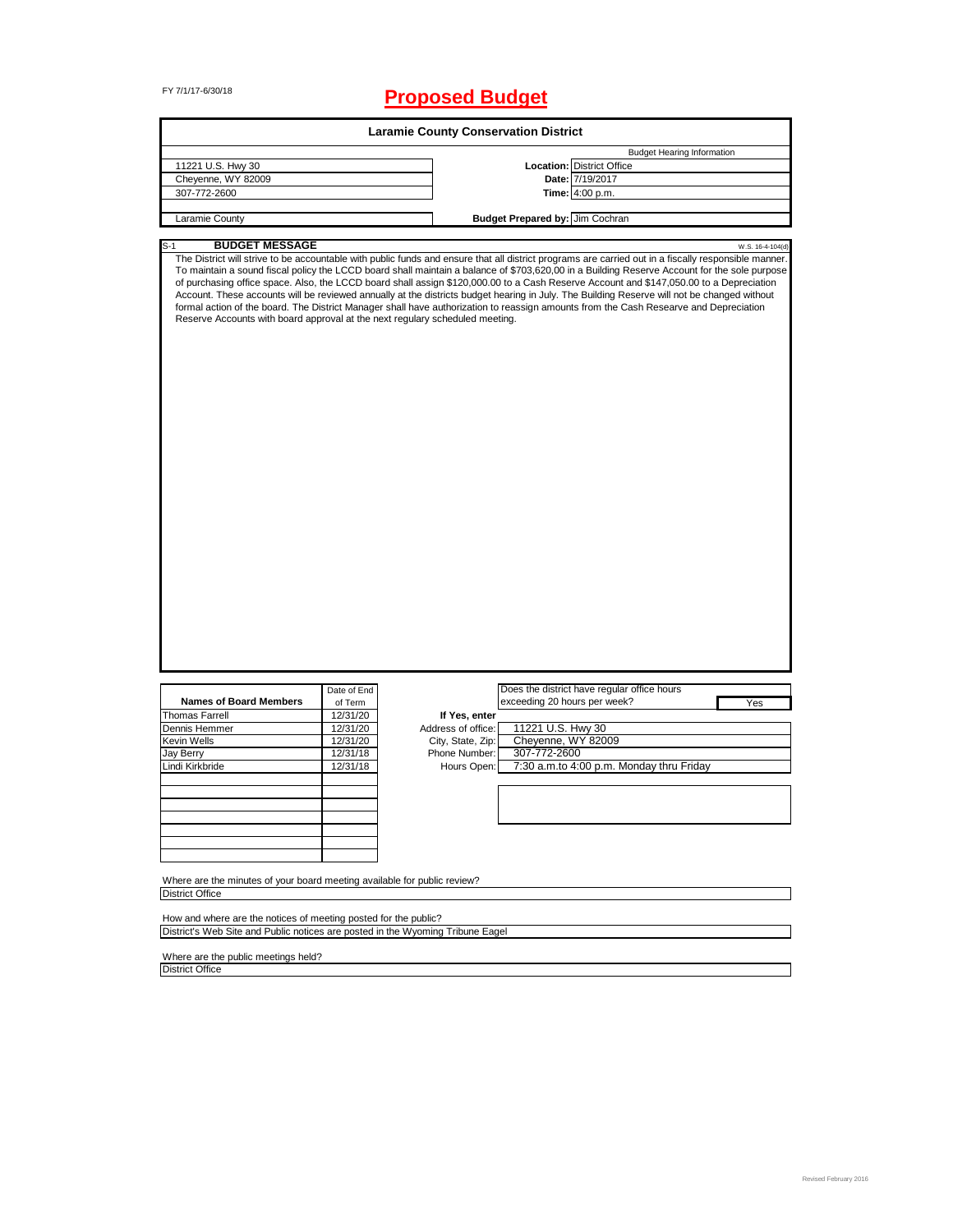### **PROPOSED BUDGET SUMMARY**

|                | <b>OVERVIEW</b>                                                                                        | 2015-2016<br>Actual      | 2016-2017<br>Estimated   | 2017-2018<br>Proposed    | Pending<br>Approval |
|----------------|--------------------------------------------------------------------------------------------------------|--------------------------|--------------------------|--------------------------|---------------------|
| $S-1$<br>$S-2$ | <b>Total Budgeted Expenditures</b><br><b>Total Principal to Pay on Debt</b>                            | \$803,588<br>\$0         | \$1,116,286<br>\$0       | \$1,013,405              |                     |
| $S-3$<br>$S-4$ | <b>Total Change to Restricted Funds</b><br><b>Total General Fund and Forecasted Revenues Available</b> | \$110,000<br>\$1,268,056 | \$270,000<br>\$1,386,297 | \$120,000<br>\$1,148,764 |                     |
| $S-5$          | Amount requested from County Commissioners                                                             | \$838,482                | \$775,818                |                          | \$790,000           |
| $S-6$          | <b>Additional Funding Needed:</b>                                                                      |                          |                          |                          |                     |

| <b>REVENUE SUMMARY</b> |                                              | 2015-2016   | 2016-2017   | 2017-2018                            | Pending                                                                                                                  |
|------------------------|----------------------------------------------|-------------|-------------|--------------------------------------|--------------------------------------------------------------------------------------------------------------------------|
|                        |                                              | Actual      | Estimated   | Proposed                             | Approval                                                                                                                 |
|                        |                                              |             |             |                                      |                                                                                                                          |
| $S-7$                  | <b>Operating Revenues</b>                    | \$137,093   | \$157,040   | \$140,500                            | <u>Marajev</u>                                                                                                           |
| $S-8$                  | Tax levy (From the County Treasurer)         | \$838,482   | \$775.818   | \$790.000                            | <u>tilistikk</u>                                                                                                         |
| $S-9$                  | <b>Government Support</b>                    | \$22.675    | \$20.764    | \$20.764                             | a katika katika katika katika alikuwa alikuwa alikuwa alikuwa alikuwa alikuwa alikuwa alikuwa alikuwa alikuwa<br>Marejeo |
| $S-10$                 | Grants                                       | \$112.882   | \$104,175   | \$90,000                             | a a shekarar 200                                                                                                         |
| $S-11$                 | Other County Support (Not from Co. Treas.)   | \$0         | \$0         | \$0                                  |                                                                                                                          |
| $S-12$                 | <b>Miscellaneous</b>                         | \$5.539     | \$8.500     | \$7.500                              | <u>till helds</u>                                                                                                        |
| $S-13$                 | <b>Other Forecasted Revenue</b>              | \$0         | \$0         | \$0                                  | <u>Mille Sta</u>                                                                                                         |
|                        |                                              |             |             |                                      |                                                                                                                          |
| $S-14$                 | <b>Total Revenue</b>                         | \$1,116,671 | \$1.066.297 | \$1,048,764                          | <u>Millige Charles Charles Charles</u>                                                                                   |
|                        | FY 7/1/17-6/30/18                            |             |             | Laramie County Conservation District |                                                                                                                          |
|                        | <b>EXPENDITURE SUMMARY</b>                   | 2015-2016   | 2016-2017   | 2017-2018                            | Pending                                                                                                                  |
|                        |                                              | Actual      | Estimated   | Proposed                             | Approval                                                                                                                 |
|                        |                                              |             |             |                                      |                                                                                                                          |
| $S-15$                 | <b>Capital Outlay</b>                        | \$23,880    | \$23,935    | \$170,100                            | <u> Hill Mari</u>                                                                                                        |
| $S-16$                 | Interest and Fees On Debt                    | \$0         | \$0         | \$0                                  |                                                                                                                          |
| $S-17$                 | Administration                               | \$154,221   | \$177,424   | \$167,961                            | <u>ti ka ka kasa</u>                                                                                                     |
| $S-18$                 | <b>Operations</b>                            | \$399,930   | \$672,639   | \$447,997                            | <u> Hillinger o</u>                                                                                                      |
| $S-19$                 | <b>Indirect Costs</b>                        | \$225,557   | \$242,288   | \$227,347                            | <u>fille fra h</u>                                                                                                       |
|                        |                                              |             |             |                                      |                                                                                                                          |
| $S-20$                 | <b>Total Expenditures</b>                    | \$803,588   | \$1,116,286 | \$1,013,405                          | <u> Hillian San Baratas San Baratas San Baratas San Baratas San Baratas San Baratas San Baratas San Baratas San B</u>    |
|                        |                                              |             |             |                                      |                                                                                                                          |
|                        | <b>DEBT SUMMARY</b>                          | 2015-2016   | 2016-2017   | 2017-2018                            | Pending                                                                                                                  |
|                        |                                              | Actual      | Estimated   | Proposed                             | Approval                                                                                                                 |
|                        |                                              |             |             |                                      |                                                                                                                          |
| $S-21$                 | <b>Principal Paid on Debt</b>                | \$0         | \$0         |                                      |                                                                                                                          |
|                        |                                              |             |             |                                      |                                                                                                                          |
|                        | <b>CASH AND INVESTMENTS</b>                  | 2015-2016   | 2016-2017   | 2017-2018                            | Pending                                                                                                                  |
|                        |                                              | Actual      | Estimated   | Proposed                             | Approval                                                                                                                 |
|                        |                                              |             |             |                                      |                                                                                                                          |
| $S-22$                 | TOTAL GENERAL FUNDS                          | \$151,385   | \$320,000   | \$100,000                            |                                                                                                                          |
|                        |                                              |             |             |                                      |                                                                                                                          |
|                        | <b>Summary of Reserve Funds</b>              |             |             |                                      |                                                                                                                          |
| $S-23$                 | <b>Beginning Balance in Reserve Accounts</b> |             |             |                                      |                                                                                                                          |
| S-24                   | a. Depreciation Reserve                      | \$87.050    | \$107.050   | \$127,050                            | <u> Hillinger (</u>                                                                                                      |

- 
- S-25 b. Other Reserve (Cash) <br>S-26 c. Emergency Reserve (Cash) <br>S120,000 \$120,000 \$120,000 \$120,000 \$120,000 S-26 c. Emergency Reserve (Cash) \$120,000 \$120,000 \$120,000 \$120,000 \$120,000 \$120,000 \$120,000 \$120,000 \$120,000 \$120,000 \$120,000 \$120,000 \$120,000 \$120,000 \$120,000 \$120,000 \$120,000 \$120,000 \$120,000 \$120,000 \$120,000

Total Reserves (a+b+c) **\$470,670** \$580,670 \$580,670

- S-27 **Amount to be added**<br>S-28 **a.** Depreciation Reserve
- a. Depreciation Reserve **12. Consumer 12. Consumer 12. A. Depreciation Reserve 12. A. S. A. S. A. S. A. S. A. S. A. S. A. S. A. S. A. S. A. S. A. S. A. S. A. S. A. S. A. S. A. S. A. S. A. S. A. S. A. S. A. S. A. S. A. S. A**
- S-29 b. Other Reserve **b. Other Reserve and Contact Automobile State Automobile State Automobile State Automobile State Automobile State State State State State State Automobile State State State State State State State St**
- S-30 c. Emergency Reserve (Cash) \$0 \$0 \$0 \$0 **Total to be added (a+b+c)** \$110,000 \$270,000 \$120,000 \$120,000 \$120,000 \$120,000 \$120,000 \$120,000 \$120,000 \$120,000 \$120,000 \$120,000 \$120,000 \$120,000 \$120,000 \$120,000 \$120,000 \$120,000 \$120,000 \$120,000 \$120,000 \$120,
- S-31 **Subtotal** \$850,670 \$850,670 \$970,670
- S-32 **Less Total to be spent** \$0 \$0 \$0 \$0
- **S-33 TOTAL RESERVES AT END OF FISCAL YEAR** \$580,670 \$850,670 \$970,670 \$970,670 \$970,670 \$970,670 \$970,670 \$970,670 \$970,670 \$970,670 \$970,670 \$970,670 \$970,670 \$970,670 \$970,670 \$970,670 \$970,670 \$970,670 \$970,670 \$970,

4/20/2017 Dennis Hemmer, Treasurer **Date adopted by Special District** Date adopted by Special District

*End of Summary*

*Budget Officer / District Official (if not same as "Submitted by")*

Cheyenne, WY 82009 **DISTRICT ADDRESS:** 11221 U.S. Hwy 30 **PREPARED BY:** Jim Cochran

**DISTRICT PHONE:** 307-772-2600

*Prepared in compliance with the Uniform Municipal Fiscal Procedures Act (W.S. 16-4-101 through 124) as it applies.*

2/1/17 *Form approved by Wyoming Department of Audit, Public Funds Division*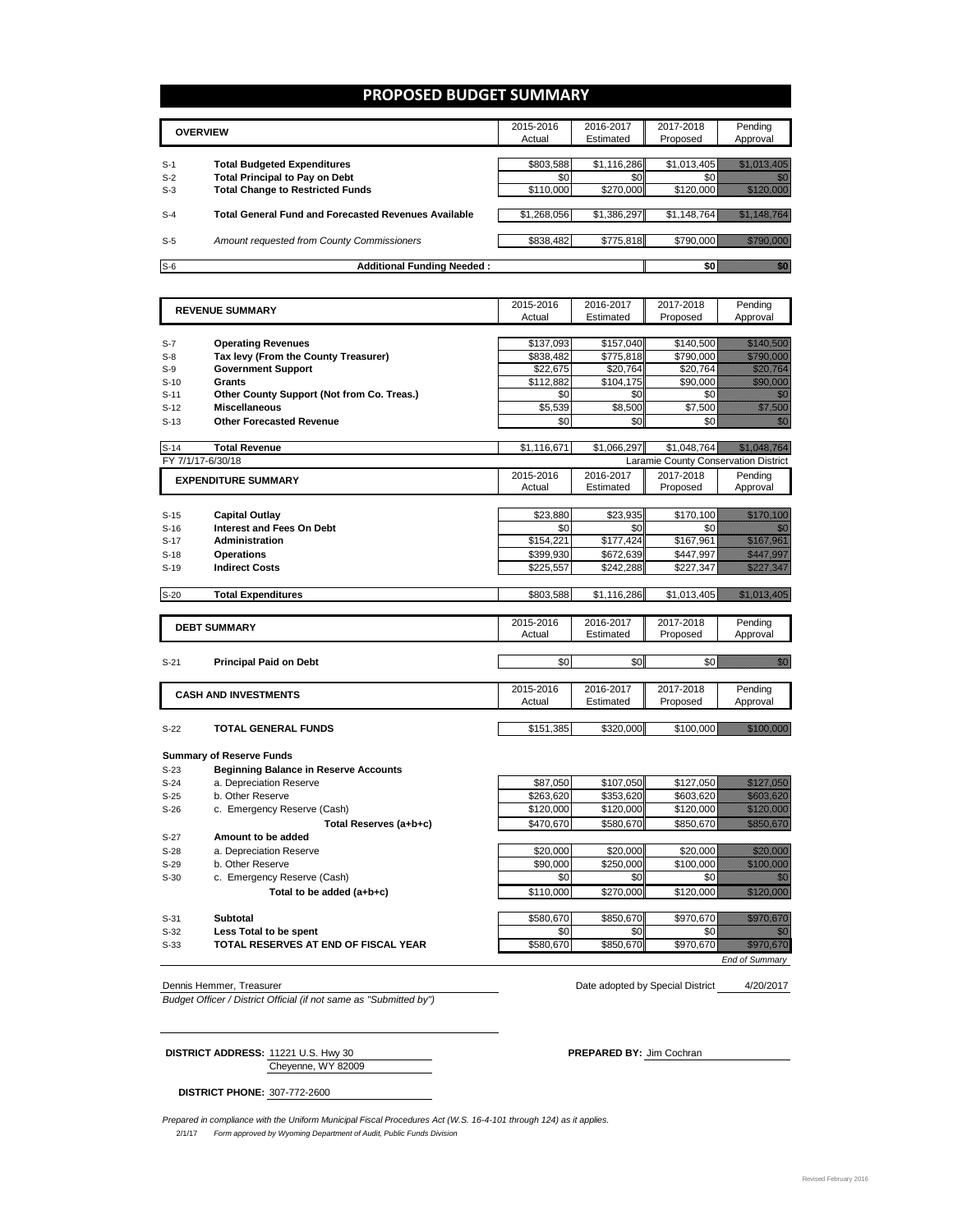# **Proposed Budget**

Laramie County Conservation District

**NAME OF DISTRICT/BOARD**

**FYE** 6/30/2018

|           | PROPERTY TAXES AND ASSESSMENTS                 |           |           |           |                        |
|-----------|------------------------------------------------|-----------|-----------|-----------|------------------------|
|           |                                                | 2015-2016 | 2016-2017 | 2017-2018 | Pending                |
|           |                                                | Actual    | Estimated | Proposed  | Approval               |
| $R-1$     | <b>Property Taxes and Assessments Received</b> |           |           |           |                        |
| $R-1.1$   | Tax Levy (From the County Treasurer)           | \$838,482 | \$775,818 | \$790,000 | <u> Elizabeth Carl</u> |
| $R-1.2$   | <b>Other County Support</b>                    |           |           |           |                        |
|           | <b>FORECASTED REVENUE</b>                      |           |           |           |                        |
|           |                                                |           |           |           |                        |
|           |                                                | 2015-2016 | 2016-2017 | 2017-2018 | Pending                |
|           |                                                | Actual    | Estimated | Proposed  | Approval               |
| $R-2$     | <b>Revenues from Other Governments</b>         |           |           |           |                        |
| $R - 2.1$ | State Aid                                      | \$13,175  | \$10,764  | \$10,764  | <u> Mariji (</u>       |
| $R-2.2$   | Additional County Aid (non-treasurer)          |           | \$10,000  | \$10,000  | <u> Kalendari Se</u>   |
| $R - 2.3$ | City (or Town) Aid                             | \$9,500   |           |           |                        |
| $R - 2.4$ | Other (Specify)                                |           |           |           |                        |
|           |                                                | $\cdots$  | $\cdots$  | $- - - -$ | u <i>uummumn</i>       |

| $R-2.3$   | City (or Town) Aid                           | \$9,500   |           |           |                                                                                                                                                                                                                                |
|-----------|----------------------------------------------|-----------|-----------|-----------|--------------------------------------------------------------------------------------------------------------------------------------------------------------------------------------------------------------------------------|
| $R - 2.4$ | Other (Specify)                              |           |           |           |                                                                                                                                                                                                                                |
| $R - 2.5$ | <b>Total Government Support</b>              | \$22,675  | \$20,764  | \$20,764  | <u> Karlingan Sa</u>                                                                                                                                                                                                           |
| $R-3$     | <b>Operating Revenues</b>                    |           |           |           |                                                                                                                                                                                                                                |
| $R - 3.1$ | <b>Customer Charges</b>                      |           |           |           |                                                                                                                                                                                                                                |
| $R - 3.2$ | Sales of Goods or Services                   | \$137,093 | \$157,040 | \$140,500 | <u> Maria Maria I</u>                                                                                                                                                                                                          |
| $R - 3.3$ | <b>Other Assessments</b>                     |           |           |           |                                                                                                                                                                                                                                |
| $R - 3.4$ | <b>Total Operating Revenues</b>              | \$137,093 | \$157,040 | \$140,500 | <u> Maria Maria I</u>                                                                                                                                                                                                          |
| $R - 4$   | Grants                                       |           |           |           |                                                                                                                                                                                                                                |
| $R - 4.1$ | <b>Direct Federal Grants</b>                 |           |           |           |                                                                                                                                                                                                                                |
| $R - 4.2$ | <b>Federal Grants thru State Agencies</b>    |           | \$40,000  | \$40,000  | <u>e de la componenta</u>                                                                                                                                                                                                      |
| $R-4.3$   | <b>Grants from State Agencies</b>            | \$112,882 | \$64,175  | \$50,000  | <u> Maria Maria I</u>                                                                                                                                                                                                          |
| $R - 4.4$ | <b>Total Grants</b>                          | \$112,882 | \$104,175 | \$90,000  | <u> Karatika</u>                                                                                                                                                                                                               |
| $R-5$     | <b>Miscellaneous Revenue</b>                 |           |           |           |                                                                                                                                                                                                                                |
| $R - 5.1$ | Interest                                     | \$1,870   | \$2,500   | \$2,500   | <u> Maria Barat da Barat da Barat da Barat da Barat da Barat da Barat da Barat da Barat da Barat da Barat da Bar</u>                                                                                                           |
| $R-5.2$   | Other: Specify<br>Other grants               | \$3,669   | \$6,000   | \$5,000   | <u>tionalisti</u>                                                                                                                                                                                                              |
| $R - 5.3$ | Other: Additional                            |           |           |           |                                                                                                                                                                                                                                |
| $R-5.4$   | <b>Total Miscellaneous</b>                   | \$5,539   | \$8,500   | \$7,500   | a a an ainm                                                                                                                                                                                                                    |
| $R - 5.5$ | <b>Total Forecasted Revenue</b>              | \$278,189 | \$290,479 | \$258,764 | <u>elitevat ko</u>                                                                                                                                                                                                             |
| $R-6$     | <b>Other Forecasted Revenue</b>              |           |           |           |                                                                                                                                                                                                                                |
| $R-6.1$   | a. Other past due-as estimated by Co. Treas. |           |           |           |                                                                                                                                                                                                                                |
| $R-6.2$   | b. Other forecasted revenue (specify):       |           |           |           |                                                                                                                                                                                                                                |
| $R - 6.3$ |                                              |           |           |           |                                                                                                                                                                                                                                |
| $R-6.4$   |                                              |           |           |           |                                                                                                                                                                                                                                |
| $R-6.5$   |                                              |           |           |           |                                                                                                                                                                                                                                |
| $R-6.6$   | Total Other Forecasted Revenue (a+b)         | \$0       | \$0       | \$0       | en de la familie de la familie de la familie de la familie de la familie de la familie de la familie de la fa<br>Concelle de la familie de la familie de la familie de la familie de la familie de la familie de la familie de |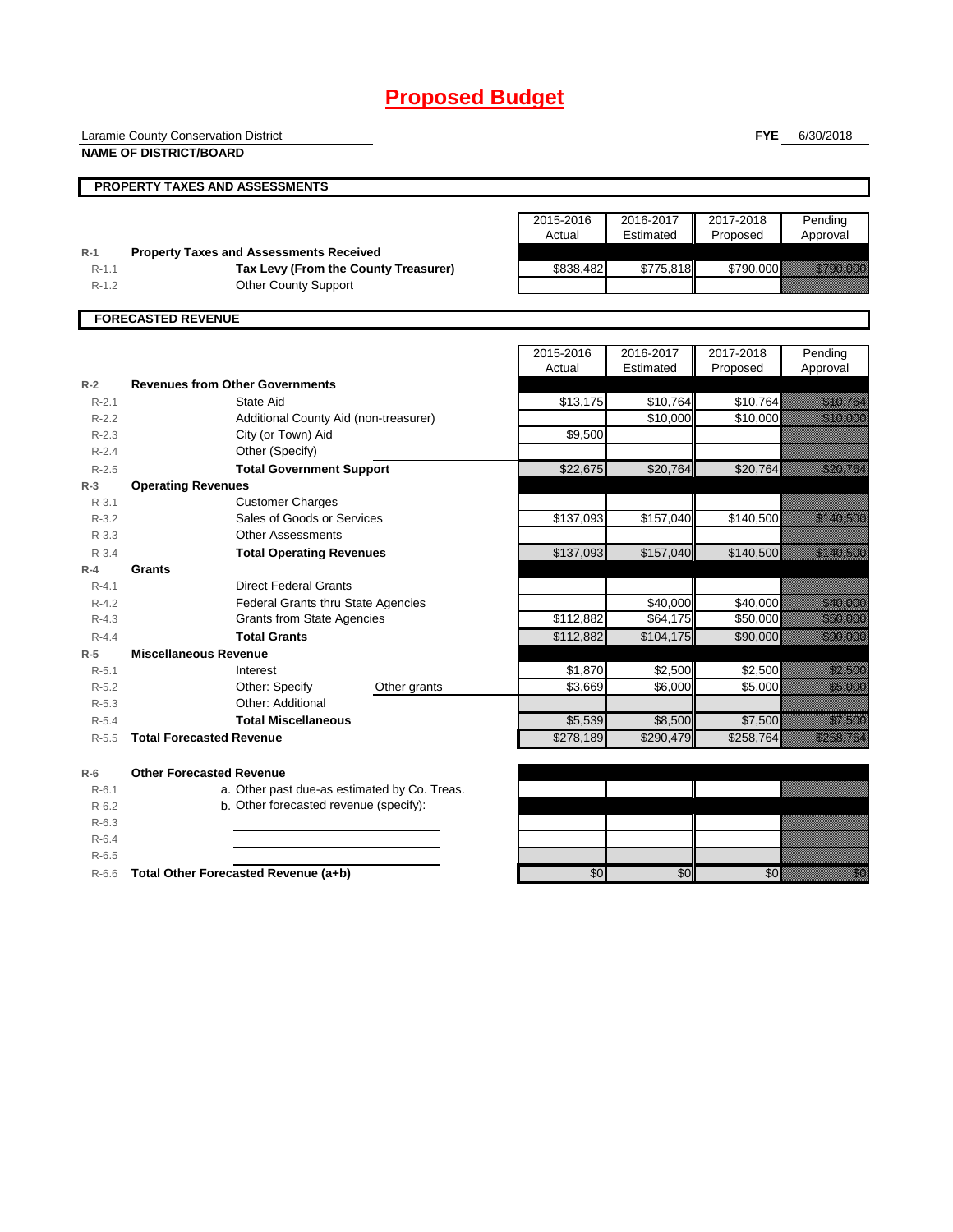# **CAPITAL OUTLAY BUDGET**

| E-1       | <b>Capital Outlay</b> |                         |
|-----------|-----------------------|-------------------------|
| $E - 1.1$ |                       | Real Property           |
| $E - 1.2$ |                       | Vehicles                |
| $E - 1.3$ |                       | <b>Office Equipment</b> |
| $F-14$    |                       | Other (Specify)         |
| $E - 1.5$ |                       | <b>Building Maint</b>   |
| $E - 1.6$ |                       | Architect               |
| $E - 1.7$ |                       |                         |
| $E-1.8$   | TOTAL CAPITAL OUTLAY  |                         |

|           |                             |                       | 2015-2016 | 2016-2017        | 2017-2018 | Pending                  |
|-----------|-----------------------------|-----------------------|-----------|------------------|-----------|--------------------------|
|           |                             |                       | Actual    | Estimated        | Proposed  | Approval                 |
|           | <b>Capital Outlay</b>       |                       |           |                  |           |                          |
| $E - 1.1$ |                             | <b>Real Property</b>  |           |                  |           |                          |
| $E - 1.2$ |                             | Vehicles              | \$0       | \$11,435         | \$30,000  | <u> Elizabeth C</u>      |
| $E-1.3$   |                             | Office Equipment      | \$7,929   | \$11,500         | \$5,000   | <u> Karl Sara</u>        |
| $E - 1.4$ |                             | Other (Specify)       |           |                  |           |                          |
| $E-1.5$   |                             | <b>Building Maint</b> | \$157     | \$1,000          | \$100     | <u>till fra</u>          |
| $E - 1.6$ |                             | Architect             | \$15,794  | \$0 <sub>1</sub> | \$135,000 | <u> Elitteratura est</u> |
| $E - 1.7$ |                             |                       |           |                  |           |                          |
| $E-1.8$   | <b>TOTAL CAPITAL OUTLAY</b> |                       | \$23,880  | \$23,935         | \$170,100 | <u> Elizabeth Co</u>     |

### **ADMINISTRATION BUDGET**

|           |                                      |                                 | nuuai     | Louniatou | <b>LIOPOSCU</b> |
|-----------|--------------------------------------|---------------------------------|-----------|-----------|-----------------|
| $E-2$     | <b>Personnel Services</b>            |                                 |           |           |                 |
| $E - 2.1$ |                                      | Administrator                   | \$63,808  | \$64,507  | \$64,508        |
| $E-2.2$   |                                      | Secretary                       | \$0       | \$5,000   | \$0             |
| $E - 2.3$ |                                      | Clerical                        |           |           |                 |
| $E - 2.4$ |                                      | Other (Specify)                 |           |           |                 |
| $E-2.5$   |                                      | <b>Finacial Coordinator</b>     | \$36,737  | \$39,028  | \$39,028        |
| $E - 2.6$ |                                      |                                 |           |           |                 |
| $E - 2.7$ |                                      |                                 |           |           |                 |
| $E-3$     | <b>Board Expenses</b>                |                                 |           |           |                 |
| $E - 3.1$ |                                      | Travel                          | \$109     | \$3,000   | \$3,000         |
| $E - 3.2$ |                                      | Mileage                         | \$832     | \$800     | \$800           |
| $E - 3.3$ |                                      | Other (Specify)                 |           |           |                 |
| $E - 3.4$ |                                      | Conventions                     | \$9,518   | \$17,500  | \$12,500        |
| $E - 3.5$ |                                      | Dues                            | \$14,791  | \$16, 175 | \$16,025        |
| $E - 3.6$ |                                      |                                 |           |           |                 |
| $E-4$     | <b>Contractual Services</b>          |                                 |           |           |                 |
| $E - 4.1$ |                                      | Legal                           | \$0       | \$2,000   | \$2,000         |
| $E - 4.2$ |                                      | Accounting/Auditing             | \$13,250  | \$11,759  | \$13,200        |
| $E - 4.3$ |                                      | Other (Specify)                 |           |           |                 |
| $E - 4.4$ |                                      |                                 |           |           |                 |
| $E - 4.5$ |                                      |                                 |           |           |                 |
| $E-4.6$   |                                      |                                 |           |           |                 |
| $E-5$     | <b>Other Administrative Expenses</b> |                                 |           |           |                 |
| $E - 5.1$ |                                      | <b>Office Supplies</b>          | \$2,690   | \$3,500   | \$3,500         |
| $E-5.2$   |                                      | Office equipment, rent & repair | \$5,607   | \$5,800   | \$5,800         |
| $E-5.3$   |                                      | Education                       |           |           |                 |
| $E - 5.4$ |                                      | Registrations                   | \$50      | \$0       | \$0             |
| $E-5.5$   |                                      | Other (Specify)                 |           |           |                 |
| $E-5.6$   |                                      | Postage                         | \$1,101   | \$3,000   | \$3,000         |
| $E - 5.7$ |                                      | <b>Bank Charges/ Misc</b>       | \$5,728   | \$5,355   | \$4,600         |
| $E - 5.8$ |                                      |                                 |           |           |                 |
| $E-6$     | <b>TOTAL ADMINISTRATION</b>          |                                 | \$154,221 | \$177,424 | \$167,961       |

|                          |                                      | 2015-2016<br>Actual | 2016-2017<br>Estimated | 2017-2018<br>Proposed | Pending<br>Approval                                                                                                   |
|--------------------------|--------------------------------------|---------------------|------------------------|-----------------------|-----------------------------------------------------------------------------------------------------------------------|
| Ž                        | <b>Personnel Services</b>            |                     |                        |                       |                                                                                                                       |
| $E - 2.1$                | Administrator                        | \$63,808            | \$64,507               | \$64,508              | <u> Karl Sara</u>                                                                                                     |
| $E - 2.2$                | Secretary                            | \$0                 | \$5,000                | \$0                   |                                                                                                                       |
| $E - 2.3$                | Clerical                             |                     |                        |                       |                                                                                                                       |
| $E - 2.4$                | Other (Specify)                      |                     |                        |                       |                                                                                                                       |
| $E-2.5$                  | <b>Finacial Coordinator</b>          | \$36,737            | \$39,028               | \$39,028              | <u>tik alaman k</u>                                                                                                   |
| $E - 2.6$                |                                      |                     |                        |                       |                                                                                                                       |
| $E - 2.7$                |                                      |                     |                        |                       |                                                                                                                       |
| $\overline{\phantom{0}}$ | <b>Board Expenses</b>                |                     |                        |                       |                                                                                                                       |
| $E - 3.1$                | Travel                               | \$109               | \$3,000                | \$3,000               | <u>tionalisti</u>                                                                                                     |
| $E - 3.2$                | Mileage                              | \$832               | \$800                  | \$800                 | <u>ti k</u>                                                                                                           |
| $E - 3.3$                | Other (Specify)                      |                     |                        |                       |                                                                                                                       |
| $E - 3.4$                | Conventions                          | \$9,518             | \$17,500               | \$12,500              | <u>tik alaman </u>                                                                                                    |
| $E - 3.5$                | Dues                                 | \$14,791            | \$16,175               | \$16,025              | <u>tik kara</u>                                                                                                       |
| $E - 3.6$                |                                      |                     |                        |                       |                                                                                                                       |
| ı.                       | <b>Contractual Services</b>          |                     |                        |                       |                                                                                                                       |
| $E - 4.1$                | Legal                                | \$0                 | \$2,000                | \$2,000               | <u> Hillingar og</u>                                                                                                  |
| $E - 4.2$                | Accounting/Auditing                  | \$13,250            | \$11,759               | \$13,200              | <u> Mariji (Mariji) (</u>                                                                                             |
| $E - 4.3$                | Other (Specify)                      |                     |                        |                       |                                                                                                                       |
| $E - 4.4$                |                                      |                     |                        |                       |                                                                                                                       |
| $E - 4.5$                |                                      |                     |                        |                       |                                                                                                                       |
| $E - 4.6$                |                                      |                     |                        |                       |                                                                                                                       |
| $\overline{\phantom{a}}$ | <b>Other Administrative Expenses</b> |                     |                        |                       |                                                                                                                       |
| $E - 5.1$                | <b>Office Supplies</b>               | \$2,690             | \$3,500                | \$3,500               | <u>ting and the second second in the second second in the second second in the second second in the second second</u> |
| $E - 5.2$                | Office equipment, rent & repair      | \$5,607             | \$5,800                | \$5,800               | <u>tion and</u>                                                                                                       |
| $E - 5.3$                | Education                            |                     |                        |                       |                                                                                                                       |
| $E - 5.4$                | Registrations                        | \$50                | \$0                    | \$0                   |                                                                                                                       |
| $E - 5.5$                | Other (Specify)                      |                     |                        |                       |                                                                                                                       |
| $E - 5.6$                | Postage                              | \$1,101             | \$3,000                | \$3,000               | <u>ti ka ma</u>                                                                                                       |
| $E - 5.7$                | <b>Bank Charges/ Misc</b>            | \$5,728             | \$5,355                | \$4,600               | <u>ti ka</u>                                                                                                          |
| $E - 5.8$                |                                      |                     |                        |                       |                                                                                                                       |
| ì                        | <b>TOTAL ADMINISTRATION</b>          | \$154,221           | \$177,424              | \$167,961             | <u> Kalendari Ka</u>                                                                                                  |
|                          |                                      |                     |                        |                       |                                                                                                                       |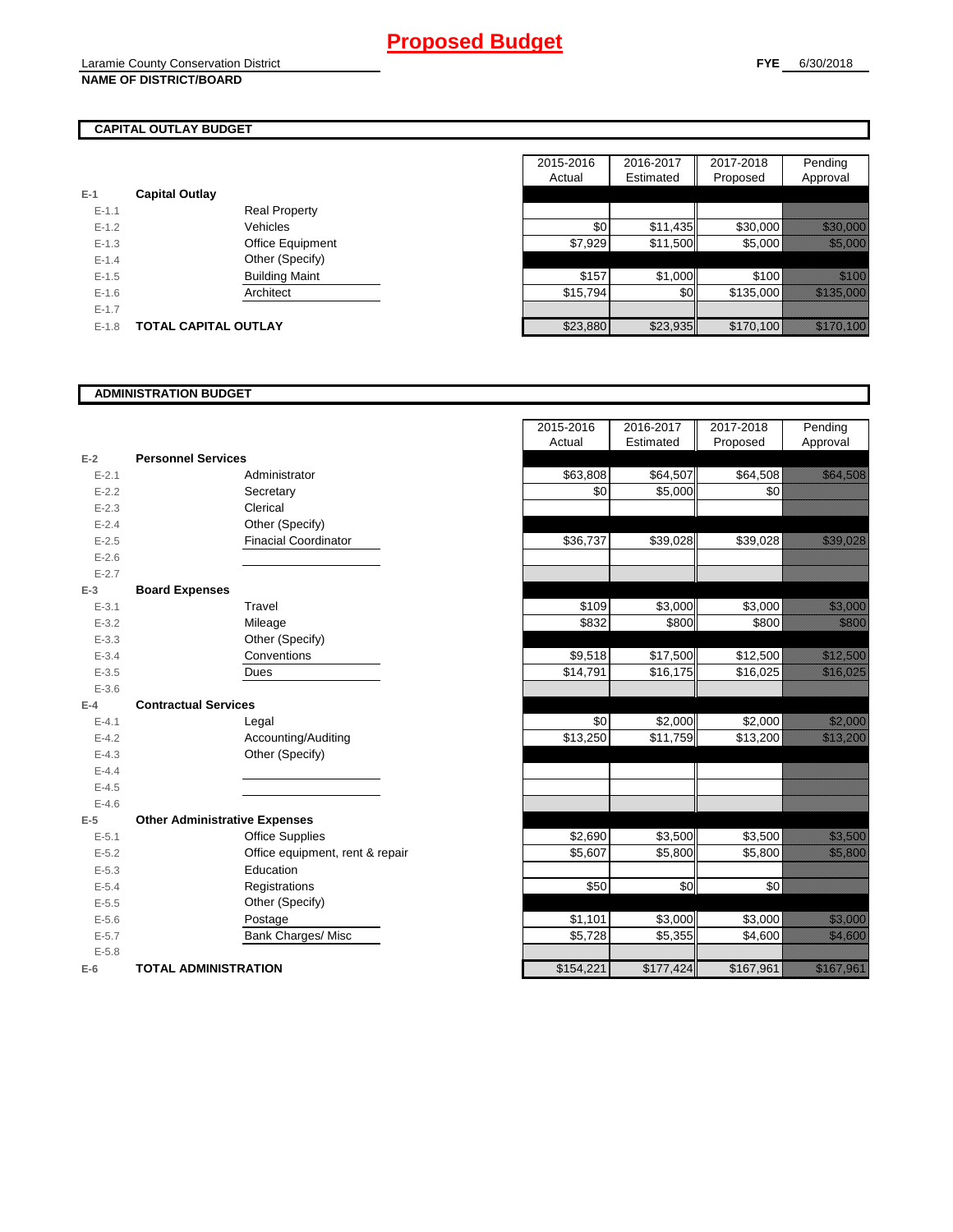# **Proposed Budget**

## **OPERATIONS BUDGET**

|           |                                        | nuuai     | Lournated             | r rupusuu           | nppioval                                                                                                                                                                                                                         |
|-----------|----------------------------------------|-----------|-----------------------|---------------------|----------------------------------------------------------------------------------------------------------------------------------------------------------------------------------------------------------------------------------|
| $E-7$     | <b>Personnel Services</b>              |           |                       |                     |                                                                                                                                                                                                                                  |
| $E - 7.1$ | Wages--Operations                      | \$247,890 | \$246,956             | \$252,461           | <u>e de la provincia de la provincia de la provincia de la provincia de la provincia de la provincia de la provi</u>                                                                                                             |
| $E - 7.2$ | <b>Service Contracts</b>               | \$0       | \$0                   | \$12,000            | <u> Karl Barat dan Ba</u>                                                                                                                                                                                                        |
| $E - 7.3$ | Other (Specify)                        |           |                       |                     |                                                                                                                                                                                                                                  |
| $E - 7.4$ | it support                             | \$0       | \$4,700               | $\overline{$}2,700$ | <u>ti ka</u>                                                                                                                                                                                                                     |
| $E - 7.5$ | architect                              | \$0       | $\overline{$135,000}$ | \$0                 |                                                                                                                                                                                                                                  |
| $E - 7.6$ |                                        |           |                       |                     |                                                                                                                                                                                                                                  |
| $E-8$     | <b>Travel</b>                          |           |                       |                     |                                                                                                                                                                                                                                  |
| $E - 8.1$ | Mileage                                |           |                       |                     |                                                                                                                                                                                                                                  |
| $E - 8.2$ | Other (Specify)                        |           |                       |                     |                                                                                                                                                                                                                                  |
| $E - 8.3$ | fuel                                   | \$8,786   | \$13,200              | \$13,200            | <u> Kalendari Ka</u>                                                                                                                                                                                                             |
| $E - 8.4$ |                                        |           |                       |                     |                                                                                                                                                                                                                                  |
| $E - 8.5$ |                                        |           |                       |                     |                                                                                                                                                                                                                                  |
| $E-9$     | <b>Operating supplies (List)</b>       |           |                       |                     |                                                                                                                                                                                                                                  |
| $E-9.1$   | maintenance and repairs                | \$9,227   | \$13,700              | \$12,700            |                                                                                                                                                                                                                                  |
| $E-9.2$   | supplies                               | \$7,621   | \$9,900               | \$9,000             | <u>tin allan</u>                                                                                                                                                                                                                 |
| $E-9.3$   |                                        |           |                       |                     |                                                                                                                                                                                                                                  |
| $E - 9.4$ |                                        |           |                       |                     |                                                                                                                                                                                                                                  |
| $E-9.5$   |                                        |           |                       |                     |                                                                                                                                                                                                                                  |
| $E-10$    | <b>Program Services (List)</b>         |           |                       |                     |                                                                                                                                                                                                                                  |
| $E-10.1$  | <b>Education Program</b>               | \$18,554  | \$29,200              | \$29,700            | <u>i karatikana ya kusingan ya kasasa na kasasa na kasasa na kasasa na kasasa na kasasa na kasasa na kasasa na k</u>                                                                                                             |
| $E-10.2$  | Water Program                          | \$7,860   | \$71,941              | \$1,941             | <u> Karlin Saraja</u>                                                                                                                                                                                                            |
| $E-10.3$  | Wildlife/ Range Program                | \$309     | \$6,500               | \$3,000             | <u> Karlingan Sa</u>                                                                                                                                                                                                             |
| $E-10.4$  | Tree Program                           | \$82,823  | \$107,545             | \$86,745            | <u>istoriano e di conte</u>                                                                                                                                                                                                      |
| $E-10.5$  |                                        |           |                       |                     |                                                                                                                                                                                                                                  |
| $E-11$    | <b>Contractual Arrangements (List)</b> |           |                       |                     |                                                                                                                                                                                                                                  |
| $E-11.1$  | Living Snow Fence Prog                 | \$11,586  | \$19,997              | \$16,550            | <u> Karl Lindon (</u>                                                                                                                                                                                                            |
| $E-11.2$  |                                        |           |                       |                     |                                                                                                                                                                                                                                  |
| $E-11.3$  |                                        |           |                       |                     |                                                                                                                                                                                                                                  |
| $E-11.4$  |                                        |           |                       |                     |                                                                                                                                                                                                                                  |
| $E-11.5$  |                                        |           |                       |                     |                                                                                                                                                                                                                                  |
| $E-12$    | <b>Other operations (Specify)</b>      |           |                       |                     |                                                                                                                                                                                                                                  |
| $E-12.1$  | <b>Special Projects</b>                | \$5,274   | \$14,000              | \$8,000             | <u>i ka</u>                                                                                                                                                                                                                      |
| $E-12.2$  |                                        |           |                       |                     |                                                                                                                                                                                                                                  |
| $E-12.3$  |                                        |           |                       |                     |                                                                                                                                                                                                                                  |
| $E-12.4$  |                                        |           |                       |                     |                                                                                                                                                                                                                                  |
| $E-12.5$  |                                        |           |                       |                     |                                                                                                                                                                                                                                  |
| $E-13$    | <b>TOTAL OPERATIONS</b>                | \$399,930 | \$672,639             | \$447,997           | a shi asaliya asalan waxaa iyo dhaqaala iyo dagaala ah iyo dagaala ah iyo dagaala ah iyo dagaala iyo dagaala i<br>Marka ah iyo dagaala iyo dagaala iyo dagaala iyo dagaala iyo dagaala iyo dagaala iyo dagaala iyo dagaala iyo d |

|                        |                                        | 2015-2016 | 2016-2017 | 2017-2018  | Pending                                                                                                                                                                                                                         |
|------------------------|----------------------------------------|-----------|-----------|------------|---------------------------------------------------------------------------------------------------------------------------------------------------------------------------------------------------------------------------------|
|                        |                                        | Actual    | Estimated | Proposed   | Approval                                                                                                                                                                                                                        |
| $\overline{7}$         | <b>Personnel Services</b>              |           |           |            |                                                                                                                                                                                                                                 |
| $E - 7.1$              | Wages--Operations                      | \$247,890 | \$246,956 | \$252,461  | <u>Tarihin Saraja</u>                                                                                                                                                                                                           |
| $E - 7.2$              | <b>Service Contracts</b>               | \$0       | \$0       | \$12,000   | <u> Kalendari Serika</u>                                                                                                                                                                                                        |
| $E - 7.3$              | Other (Specify)                        |           |           |            |                                                                                                                                                                                                                                 |
| $E - 7.4$              | it support                             | \$0       | \$4,700   | \$2,700    | e de la provincia de la provincia de la provincia de la provincia de la provincia de la provincia de la provi<br>En la provincia de la provincia de la provincia de la provincia de la provincia de la provincia de la provinci |
| $E - 7.5$              | architect                              | \$0       | \$135,000 | \$0        |                                                                                                                                                                                                                                 |
| $E - 7.6$              |                                        |           |           |            |                                                                                                                                                                                                                                 |
| 8                      | <b>Travel</b>                          |           |           |            |                                                                                                                                                                                                                                 |
| $E - 8.1$              | Mileage<br>Other (Specify)             |           |           |            |                                                                                                                                                                                                                                 |
| $E - 8.2$<br>$E - 8.3$ | fuel                                   | \$8,786   | \$13,200  | \$13,200   | <u> Hillian Sa</u>                                                                                                                                                                                                              |
| $E - 8.4$              |                                        |           |           |            |                                                                                                                                                                                                                                 |
| $E - 8.5$              |                                        |           |           |            |                                                                                                                                                                                                                                 |
| 9                      | <b>Operating supplies (List)</b>       |           |           |            |                                                                                                                                                                                                                                 |
| $E-9.1$                | maintenance and repairs                | \$9,227   | \$13,700  | \$12,700   | a katalunggal sa katalunggal sa katalunggal sa katalunggal sa katalunggal sa katalunggal sa katalunggal sa kat                                                                                                                  |
| $E - 9.2$              | supplies                               | \$7,621   | \$9,900   | \$9,000    | <u>ti ka</u>                                                                                                                                                                                                                    |
| $E-9.3$                |                                        |           |           |            |                                                                                                                                                                                                                                 |
| $E - 9.4$              |                                        |           |           |            |                                                                                                                                                                                                                                 |
| $E - 9.5$              |                                        |           |           |            |                                                                                                                                                                                                                                 |
| 10                     | <b>Program Services (List)</b>         |           |           |            |                                                                                                                                                                                                                                 |
| $E-10.1$               | <b>Education Program</b>               | \$18,554  | \$29,200  | \$29,700   | <u> Karlinard</u>                                                                                                                                                                                                               |
| $E-10.2$               | Water Program                          | \$7,860   | \$71,941  | \$1,941    | <u> Karlin Sara</u>                                                                                                                                                                                                             |
| $E-10.3$               | Wildlife/ Range Program                | \$309     | \$6,500   | \$3,000    | <u> Karlin Sara</u>                                                                                                                                                                                                             |
| $E - 10.4$             | <b>Tree Program</b>                    | \$82,823  | \$107,545 | \$86,745   | <u>ika ku</u>                                                                                                                                                                                                                   |
| $E-10.5$               |                                        |           |           |            |                                                                                                                                                                                                                                 |
| $-11$                  | <b>Contractual Arrangements (List)</b> |           |           |            |                                                                                                                                                                                                                                 |
| $E-11.1$               | Living Snow Fence Prog                 | \$11,586  | \$19,997  | \$16,550   | <u> Karl Lindon (</u>                                                                                                                                                                                                           |
| $E-11.2$               |                                        |           |           |            |                                                                                                                                                                                                                                 |
| $E-11.3$               |                                        |           |           |            |                                                                                                                                                                                                                                 |
| $E-11.4$               |                                        |           |           |            |                                                                                                                                                                                                                                 |
| $E-11.5$               |                                        |           |           |            |                                                                                                                                                                                                                                 |
| 12                     | <b>Other operations (Specify)</b>      |           |           |            |                                                                                                                                                                                                                                 |
| $E-12.1$               | <b>Special Projects</b>                | \$5,274   | \$14,000  | \$8,000    | <u>tin allan</u>                                                                                                                                                                                                                |
| $E-12.2$               |                                        |           |           |            |                                                                                                                                                                                                                                 |
| $E-12.3$               |                                        |           |           |            |                                                                                                                                                                                                                                 |
| $E-12.4$               |                                        |           |           |            |                                                                                                                                                                                                                                 |
| $E-12.5$               |                                        |           |           |            | <u>Mara aliy</u>                                                                                                                                                                                                                |
| $12 -$                 | TOTAL OPERATIONS                       | C300 030  | \$672.639 | $$AA7$ QQ7 |                                                                                                                                                                                                                                 |

ī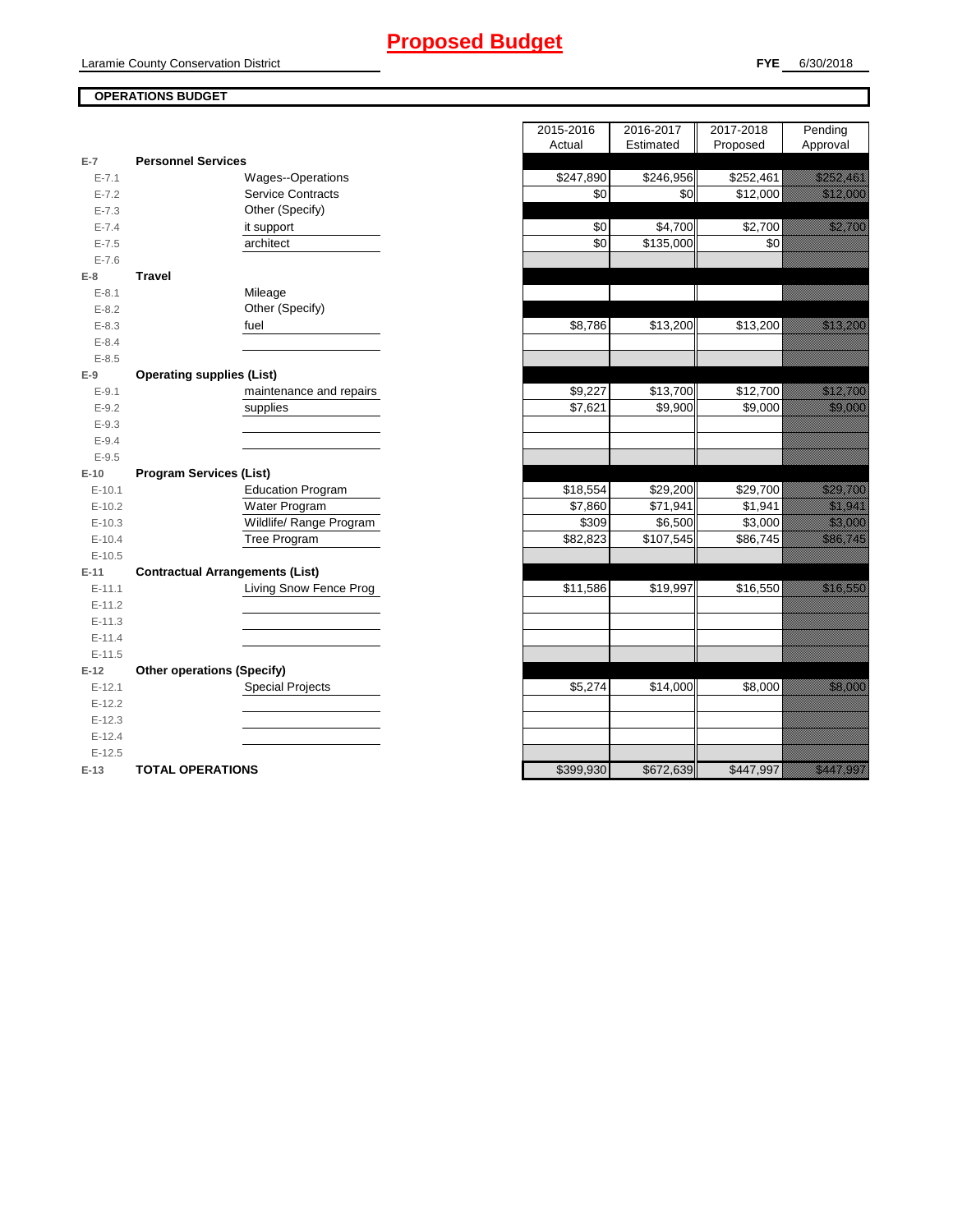# **Proposed Budget**

Laramie County Conservation District

### **FYE** 6/30/2018

## **INDIRECT COSTS BUDGET**

|          |                              | Auudi     | Estifiateu | <b>FIUPUSEU</b> |
|----------|------------------------------|-----------|------------|-----------------|
| $E-14$   | <b>Insurance</b>             |           |            |                 |
| $E-14.1$ | Liability                    | \$4,233   | \$4,308    | \$3,905         |
| $E-14.2$ | Buildings and vehicles       | \$4,755   | \$4,619    | \$4,619         |
| $E-14.3$ | Equipment                    |           |            |                 |
| $E-14.4$ | Other (Specify)              |           |            |                 |
| $E-14.5$ | <b>Treasurer Bond</b>        | \$210     | \$325      | \$325           |
| $E-14.6$ | Insurance Deductible         | \$0       | \$500      | \$0             |
| $E-14.7$ |                              |           |            |                 |
| $E-15$   | Indirect payroll costs:      |           |            |                 |
| $E-15.1$ | FICA (Social Security) taxes | \$24,580  | \$27,081   | \$24,938        |
| $E-15.2$ | <b>Workers Compensation</b>  | \$7,346   | \$7,771    | \$7,433         |
| $E-15.3$ | Unemployment Taxes           | \$698     | \$4,078    | \$1,195         |
| $E-15.4$ | Retirement                   | \$51,416  | \$48,098   | \$52,385        |
| $E-15.5$ | Health Insurance             | \$112,319 | \$125,508  | \$112,547       |
| $E-15.6$ | Other (Specify)              |           |            |                 |
| $E-15.7$ |                              |           |            |                 |
| $E-15.8$ |                              |           |            |                 |
| $E-15.9$ |                              |           |            |                 |
| $E-16$   | <b>Depreciation Expenses</b> | \$20,000  | \$20,000   | \$20,000        |
| $E-17$   | <b>TOTAL INDIRECT COSTS</b>  | \$225,557 | \$242,288  | \$227,347       |
|          |                              |           |            |                 |

|          |                              |                              | 2015-2016 | 2016-2017 | 2017-2018 | Pending                                                                                                                                        |
|----------|------------------------------|------------------------------|-----------|-----------|-----------|------------------------------------------------------------------------------------------------------------------------------------------------|
|          |                              |                              | Actual    | Estimated | Proposed  | Approval                                                                                                                                       |
| $E-14$   | <b>Insurance</b>             |                              |           |           |           |                                                                                                                                                |
| $E-14.1$ |                              | Liability                    | \$4,233   | \$4,308   | \$3,905   | <u>ti karatanan di kacamatan di sebagai di kacamatan di kacamatan di kacamatan di kacamatan di kacamatan di kaca</u>                           |
| $E-14.2$ |                              | Buildings and vehicles       | \$4,755   | \$4,619   | \$4,619   | <u>tik ka</u>                                                                                                                                  |
| $E-14.3$ |                              | Equipment                    |           |           |           |                                                                                                                                                |
| $E-14.4$ |                              | Other (Specify)              |           |           |           |                                                                                                                                                |
| $E-14.5$ |                              | <b>Treasurer Bond</b>        | \$210     | \$325     | \$325     | <u>tik lik</u>                                                                                                                                 |
| $E-14.6$ |                              | Insurance Deductible         | \$0       | \$500     | \$0       |                                                                                                                                                |
| $E-14.7$ |                              |                              |           |           |           |                                                                                                                                                |
| $E-15$   | Indirect payroll costs:      |                              |           |           |           |                                                                                                                                                |
| $E-15.1$ |                              | FICA (Social Security) taxes | \$24,580  | \$27,081  | \$24,938  | <u> Martin Sara</u>                                                                                                                            |
| $E-15.2$ |                              | <b>Workers Compensation</b>  | \$7,346   | \$7,771   | \$7,433   | <u>tik ka</u>                                                                                                                                  |
| $E-15.3$ |                              | <b>Unemployment Taxes</b>    | \$698     | \$4,078   | \$1,195   | <u>tika kuningan di kacamatan di sebagai di kacamatan di kacamatan di kacamatan di kacamatan di kacamatan di kaca</u>                          |
| $E-15.4$ |                              | Retirement                   | \$51,416  | \$48,098  | \$52,385  | <u> Kalifornia (h. 1989).</u><br>NGC 1982 NASA EXTERNAL EXTREMENTAL NASKA EXTREMENTAL NASKA EXTREMENTAL EZERPADOR NASKA EZERPANDIKAN EZERPADOR |
| $E-15.5$ |                              | <b>Health Insurance</b>      | \$112,319 | \$125,508 | \$112,547 | <u> Elitteratural et al.</u>                                                                                                                   |
| $E-15.6$ |                              | Other (Specify)              |           |           |           |                                                                                                                                                |
| $E-15.7$ |                              |                              |           |           |           |                                                                                                                                                |
| $E-15.8$ |                              |                              |           |           |           |                                                                                                                                                |
| $E-15.9$ |                              |                              |           |           |           |                                                                                                                                                |
| $E-16$   | <b>Depreciation Expenses</b> |                              | \$20,000  | \$20,000  | \$20,000  | <u> Elizabeth Charles Cha</u>                                                                                                                  |
| $E-17$   | <b>TOTAL INDIRECT COSTS</b>  |                              | \$225,557 | \$242,288 | \$227,347 | <u> Kalifornia (h. 1989).</u><br>Naskiĝoj                                                                                                      |
|          |                              |                              |           |           |           |                                                                                                                                                |

#### **DEBT SERVICE BUDGET**

|         |                           | 2015-2016 | 2016-2017 | 2017-2018 | Pending                                                                                                                                                                                                                          |
|---------|---------------------------|-----------|-----------|-----------|----------------------------------------------------------------------------------------------------------------------------------------------------------------------------------------------------------------------------------|
|         |                           | Actual    | Estimated | Proposed  | Approval                                                                                                                                                                                                                         |
| $D-1$   | <b>Debt Service</b>       |           |           |           |                                                                                                                                                                                                                                  |
| $D-1.1$ | Principal                 |           |           |           |                                                                                                                                                                                                                                  |
| $D-1.2$ | Interest                  |           |           |           |                                                                                                                                                                                                                                  |
| $D-1.3$ | Fees                      |           |           |           |                                                                                                                                                                                                                                  |
| $D-2$   | <b>TOTAL DEBT SERVICE</b> | \$0       | \$0       | \$0       | en de la familie de la familie de la familie de la familie de la familie de la familie de la familie de la fam<br>De la familie de la familie de la familie de la familie de la familie de la familie de la familie de la famili |